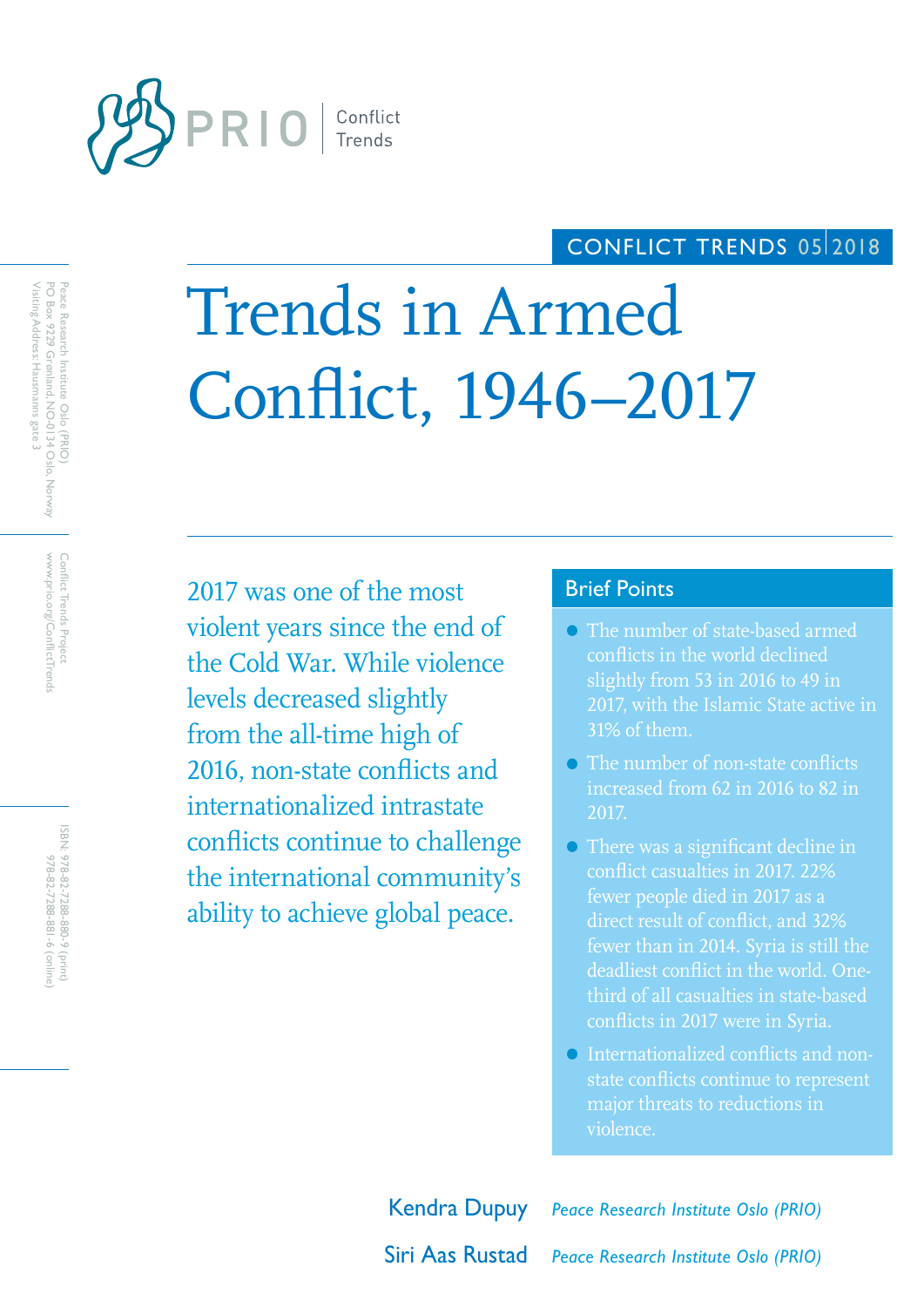#### **Recent Trends**

The number of armed conflicts in the world in 2017 was 49, according to the Uppsala Conflict Data Program (UCDP). Nearly 69,000 people were killed as a direct consequence of state-based armed conflicts in 2017, a decline from the high of 104,000 in 2014 and 88,000 in 2016. This trend is mainly due to the reduction in violence in Syria. However, violence escalated in both Iraq and Afghanistan during 2017. Afghanistan witnessed its most violent year and Iraq its second most violent year in the post–Cold War period.

Since the end of the Cold War, the trend in armed conflict has been generally downward, as seen in Figure 1. While in recent years, we have seen upsurges in both the number of conflicts and in the severity of war, the number of conflicts and casualties now seems again to be on a downward trend. This does not, however, suggest that the threat of conflict is likely to disappear any time soon, especially given the rise in non-state conflicts and the growth of the Islamic State.

The total number of conflicts in the world in 2017 was 49, down from the post–Cold War peak of 53 in 2016. 34 countries experienced conflict in their territories, as opposed to 37 in 2016. Only one of the conflicts in 2017 was a dispute between two countries: India and Pakistan (over the disputed territory of Kashmir). The number of wars – conflicts with more than 1,000 battle deaths – also decreased, from 12 in 2016 to 10 in 2017. Levels of one-sided violence remained stable in 2017, with approximately 7,000 deaths (but more actors committing one-sided violence).

Syria represented 29% of the world's conflict-related deaths in 2017, the lowest number of fatalities in the country since 2011. While 2017 witnessed a decline in the numbers of state-based armed conflicts, conflict casualties, and countries experiencing conflict, at the same time nonstate conflicts increased dramatically from 62 in 2016 to 82 in 2017. Deaths in non-state conflicts increased as well, from nearly 10,000 in 2016 to 13,662 in 2017. Syria had the most lethal nonstate conflict in 2017, followed by the Central African Republic.

Many internal armed conflicts continue to be in-



Figure 1: Number of armed conflicts by type of conflict, 1946–2017. Data source: UCDP/PRIO database

ternationalized: of the 48 intrastate conflicts in 2017, external states contributed troops to at least one of the sides in 19 of them (40%). The increasing internationalization of conflicts over the past few years is worrisome as such conflicts on average are more violent, more difficult to solve, and last longer. The country most involved in internationalized intrastate conflicts is the United States, which has troops present in seven such conflicts, all of which involve Islamist extremist groups (Mali, Iraq, Afghanistan, Libya, Somalia, and the global fight against Al Qaeda).

#### **Trends in Conflict**

The Uppsala Conflict Data Program (UCDP), the leading provider of statistics on political violence, has identified 285 distinct armed conflicts since 1946. This includes all organized military conflict over government or territory involving one or more state government(s) and causing at least 25 battle-related fatalities in a year. Figure 1 displays the number of conflicts around the world by type and year since 1946. Two trends over the long term are immediately detectable.

First, colonial and interstate conflicts, which accounted for half of all armed conflict early in the period, have waned. Today, the predominant form of conflict is internal to a state, although quite often involving external state actors.

The second trend is the distinct rise in the number of civil or intrastate conflicts, peaking in 1991, followed by a decline. 1991 witnessed 52 armed conflicts, in contrast to 32 in 2003. Since 2003, the number of armed conflicts has risen and fallen, ranging between 30 and 52.

This pattern of rising and falling numbers is simply due to the onset of new conflicts set against the number of conflicts that end. The steep decline in conflicts from 1992 to 2003 was due to fewer conflicts starting anew than the number ending. The accumulation of conflicts over the course of the Cold War resulted from more wars starting than ending. To further reduce the number of conflicts in the world today, we must not only work to resolve the on-going conflicts, we must also try to prevent others from starting.

Conflict-related casualties do not follow the same pattern as the number of armed conflicts. Figure 2 shows the number of conflict or battle deaths per million in the world (UCDP and PRIO data). (The per capita comparison controls for the growing global population.) The number of battle casualties peaked in the early 1950s. Despite the low number of conflicts, this period contained some of the most deadly wars in the post–World War II era, notably the Chinese Civil War (1946–1949) and the Korean War (1950–1953). Wars, such as Vietnam, Iran-Iraq, Afghanistan, DRC, and Ethi-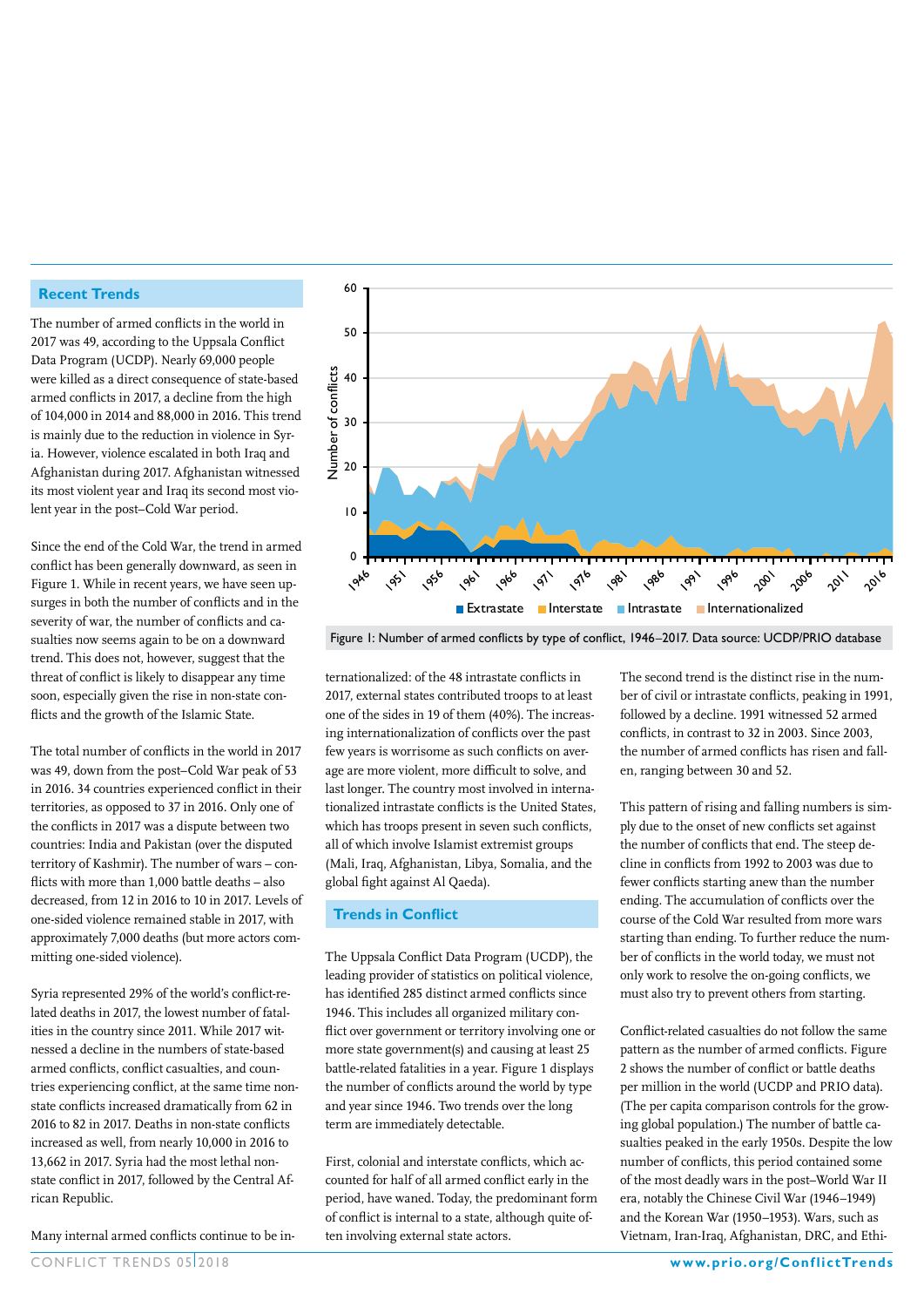

Figure 3: The most deadly conflicts in 2017. Data source: UCDP/PRIO database



opia-Eritrea account for the subsequent peaks. The general pattern is one of decline, with each peak falling short of its predecessor. The small rise in battle casualties evident in recent years results primarily from the civil war in Syria.

#### **Islamic Extremism**

Utopian ideologies are a potent threat to peace. In the previous century, fascism and communism were the main obstacles to peace. Today, political Islam presents the gravest challenge.

Figure 3 summarizes the total of 69,000 people killed in armed civil conflict over the past year in both state and non-state conflicts. The colors in the graph differentiate between conflicts, with varieties of blue indicating that at least one party is affiliated with IS. A large proportion of conflict-related casualties are occurring in conflicts involving the Islamic State (IS), including Syria, Afghanistan, and Iraq. IS was involved in 16 conflicts during 2017, 31% of the total number of conflicts. State-based violence across all IS-related conflicts decreased slightly from 33,400 in 2016 to 31,400 in 2017. In addition, in 2017 alone, the most deadly non-state conflict was between IS and the Syrian Democratic Forces, causing nearly 5,000 deaths in the Raqqa area.

**Islamic State Allegiance**

The main reason for the strong increase in the number of conflicts over the past few years is the proliferation of local Islamic groups that now pledge allegiance to the IS. Conflicts involving IS in a conflict dyad took place in 15 countries in 2017, down from 16 in 2016. Four conflicts involving IS started or re-started in Chad, Lebanon, Mali, and Iran. The earlier IS conflicts in Jordan, Cameroon, and Tunisia did not continue in 2017. In addition, we see IS move as far away as Bangladesh and the Philippines. IS was also responsible for the largest proportion of one-sided violence in 2017, around 35% of total deaths.

#### **Non-State Violence**

Non-state violence increased dramatically in 2017, as did fatalities from this type of violence. All world regions experienced an increase, with the most lethal and largest number of non-state conflicts occurring in the Middle East. Africa also saw a large increase with fighting erupting in the Democratic Republic of Congo over President Kabila's failure to hold national elections, and in the Central African Republic between and within religious communities. Non-state violence increased in Mexico and Brazil, largely due to gang violence.